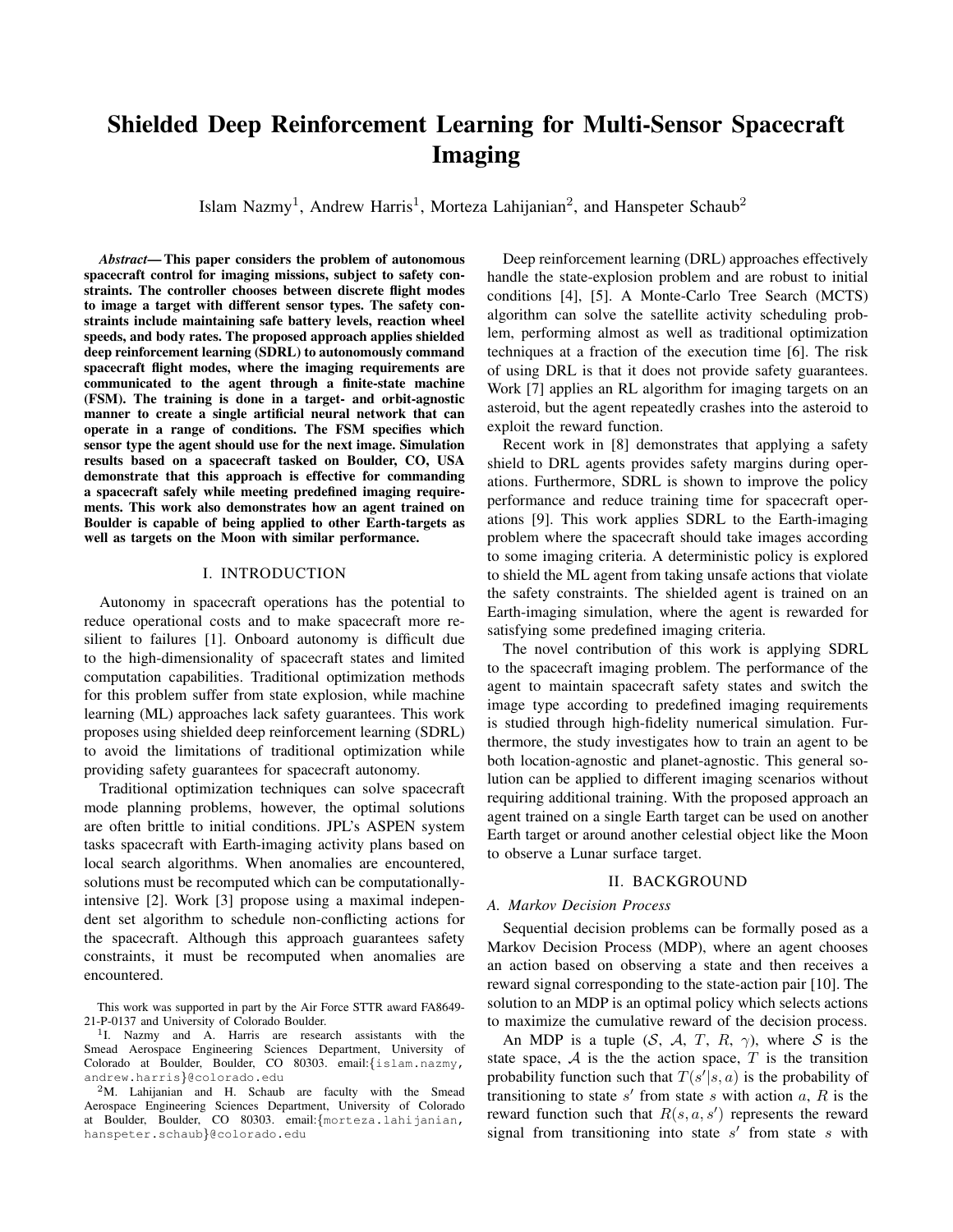action a, and finally  $\gamma$  is the discount factor, which imposes the significance of future rewards compared to immediate rewards. The discount factor also makes the cumulative expected reward finite for infinite-horizon problems. The solution to an MDP is a policy  $\pi : \mathcal{S} \to \mathcal{A}$ , which maps states to actions.

### *B. Shielded Deep Reinforcement Learning*

SDRL is a framework for applying RL algorithms to solve MDPs while constrained by safety bounds. Shielded learning techniques use a safety MDP to limit unsafe actions from an agent with respect to safety requirements [8]. Each state is a coarse discretization of the spacecraft states bounded by safety limits. Examples of unsafe states include low battery, high momentum wheel speeds, or high tumbling rate.

A simple safety MDP is shown in Fig. [1](#page-1-0) where  $s_0$  is a safe state,  $s_1$  is an unsafe state,  $s_f$  is the failure state, and the action space is  $A = \{a_0, a_1\}$ . The states can transition probabilistically; in Fig. [1](#page-1-0) action  $a_0$  in state  $s_1$  can transition to  $s_1$  or  $s_f$ . The transition probabilities,  $\mathcal{T}(s'|s, a)$ , are selected when constructing the safety MDP.

<span id="page-1-0"></span>

Fig. 1: Sample safety MDP with initial state  $s_0$  and terminal state  $s_f$ .

The safety MDP can be solved by formal synthesis [11], [12] techniques using temporal logic to define the safety requirements. Linear temporal logic (LTL) can be used to mathematically describe the requirement of the final policy [13]. With the example of Fig. [1,](#page-1-0) the LTL specification of this safety game can be simply expressed as [\(1\)](#page-1-1) which reads, "always avoid the unsafe state  $s_f$ ". The solution to this safety game is used as the shield policy in an SDRL framework.

<span id="page-1-1"></span>
$$
\varphi = G(\neg s_f) \tag{1}
$$

A post-posed shielded learning framework is shown in Fig. [2,](#page-1-2) where the shield checks that the agent's action aligns with the safety MDP policy. If the agent's action violates the shield policy, the shield overrides it with the safe action.

<span id="page-1-2"></span>

Fig. 2: Shielded reinforcement learning agent architecture [9]

#### III. PROBLEM FORMULATION

The problem posed is an autonomous form of the Earthobserving satellite scheduling and planning problem [14]. For a spacecraft in Earth-orbit, an agent is to select a sequence of flight modes such that the spacecraft meets some imaging requirements while maintaining the spacecraft's safety. The action space  $\mathcal{A} = \{a_i\}_{i=0}^3$  is the following set of spacecraft modes: *Imaging Mode A* (*a*<sub>0</sub>); *Imaging Mode B* (*a*<sub>1</sub>); *Charging Mode*  $(a_2)$ ; and *Momentum Dumping Mode*  $(a_3)$ . The imaging modes command a nadir-pointing orientation which aligns the spacecraft body with the Hill frame, pointing the camera boresight Nadir. An MRP-feedback law from Chapter 8 in [15] is used to control the spacecraft's reaction wheels. Both imaging modes are assumed to have the same boresight direction, and thus the same orientation.

The *Charging Mode* commands the spacecraft to point its solar panels in the sun-direction, also using an MRPfeedback law. The *Momentum Dumping Mode* commands the spacecraft to dump reaction wheel momentum greater than a minimum threshold; this mode is also referred to as reaction wheel desaturation. The spacecraft uses onboard thrusters to dump momentum if necessary. In *Momentum Dumping Mode*, the spacecraft is oriented such that the solar panels point away from the sun to differentiate the action from the *Charging Mode*.

An image of the target is successfully taken if the spacecraft is in an imaging mode while within the viewing cone of the target. The minimum elevation viewing angle of the target is  $el<sub>min</sub>$ . Although the spacecraft is in each imaging mode for a continuous time interval, an image is only considered taken once at the start of the mode. The time elapsed since the last image of a target was taken is  $t_A$  for image A and  $t_B$  for image B. The counters are set to zero when an image of the target has been captured. The image counters can be formally defined in terms of the continuous step-size,  $t_{step}$ , as

$$
t_A = \begin{cases} t_{\text{step}}, & el_{\text{sc}} > el_{\text{min}} \text{ and } a = a_0 \\ t_A + t_{\text{step}}, & \text{otherwise} \end{cases}
$$
 (2)

$$
t_B = \begin{cases} t_{\text{step}}, & el_{\text{sc}} > el_{\text{min}} \text{ and } a = a_1 \\ t_B + t_{\text{step}}, & \text{otherwise} \end{cases}
$$
 (3)

The data storage of an image is not considered, however, imaging modes draw twice as much power from the spacecraft compared to the nominal operational power required.

The imaging requirements for the problem are timedependent; a certain amount of time  $T_A$  and  $T_B$  should pass between taking image  $A$  and  $B$ , respectively. For this problem,  $T_A \leq T_B$ , and image type A should be preferred over B. The preferred image type can be formalized in terms of the time elapsed since taking image A and B.

$$
a_{\text{preferred}} \in \begin{cases} \{a_0\}, & t_A \ge T_A \\ \{a_1\}, & t_B \ge T_B \text{ and } t_A < T_A \\ \{a_2, a_3\}, & \text{otherwise} \end{cases} \tag{4}
$$

The agent is considered to have met the imaging requirement if  $a_i = a_{\text{preferred}}$ .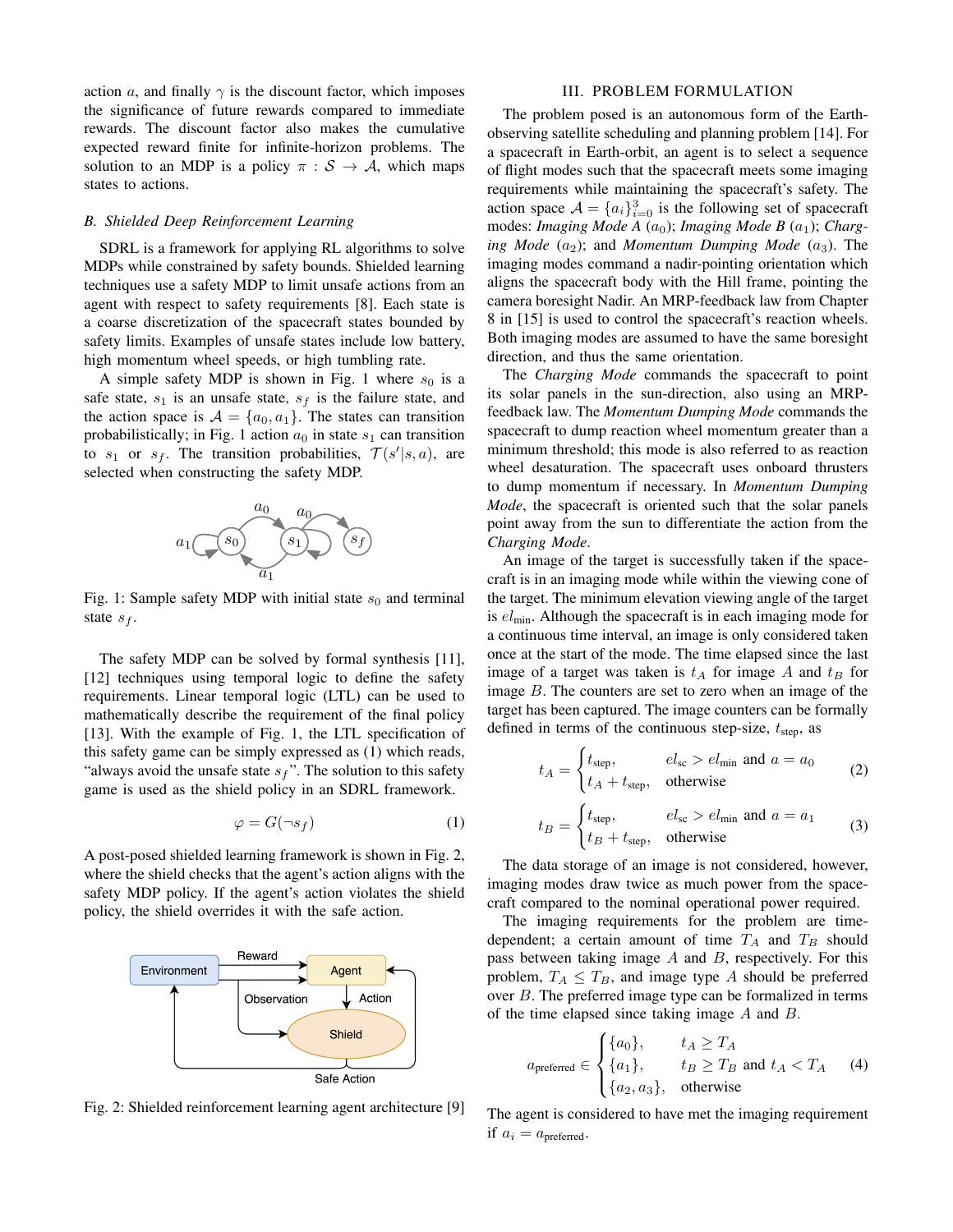### IV. APPROACH

This work applies an SDRL learning framework to the spacecraft imaging problem, shielding the spacecraft's power level, attitude rate, and reaction wheel spin rate. The safety states are defined in Table [I](#page-2-0) in terms of the spacecraft stored charge p, attitude rate  $|\dot{\sigma}|$ , and wheel speed  $\Omega$ . The shield policy that solves this safety game can be found in [9].

TABLE I: Safety Shield States

<span id="page-2-0"></span>

| <b>Unsafe State</b> | <b>State Boundary</b>              |
|---------------------|------------------------------------|
| Low Power           | $p < 20\%$                         |
| Saturated Wheel     | $\Omega > 0.7 \Omega_{\text{max}}$ |
| Uncontrolled Tumble | $ \dot{\sigma}  > 0.01$ rad/s      |

The reward function  $R(s, a, s')$  is formulated such that the agent receives a maximum cumulative reward of 1 at the end of an episode if it takes the correct image type with perfect pointing accuracy at every imaging opportunity. The spacecraft receives a penalty of -1 if it encounters a failure. This can occur from the reaction wheels spinning more than the maximum rate or the battery draining completely. These failure modes can be generalized with the failure state  $s_f$ . The reward function can be formally expressed as

<span id="page-2-2"></span>
$$
R(s, a, s') = \begin{cases} \frac{f}{N} \cdot \frac{1}{1 + \epsilon_{\text{att}}^2}, & el_{\text{sc}} > el_{\text{min}} \text{ and } a \in \{a_0, a_1\} \\ -1, & s = s_f \\ 0, & \text{otherwise} \end{cases}
$$
(5)

where  $N$  is the total number of steps that the spacecraft is within the viewing cone of the target,  $\epsilon_{\text{att}}$  is the attitude error, and  $f$  is a factor corresponding to the image type. This factor  $f$  is defined as

<span id="page-2-3"></span>
$$
f = \begin{cases} 1.0 & a_i = a_{\text{prefered}} \\ 0.1 & \text{otherwise} \end{cases}
$$
 (6)

The desired image type following the requirements  $T_A$ and  $T_B$  can be generically defined by a Finite State Machine (FSM), as shown in Fig. [3.](#page-2-1) The use of an FSM generalizes this approach to more than two image types; rather than following a complex set of if-else statements, reactive synthesis methods can generate an FSM corresponding to requirements written in LTL [13].

The discount factor of the MDP is  $\gamma = 0.99$ . Although the discount factor can be set to 1.0 for this finite-horizon problem, a discount factor less than one helps converge the value function when the problem is not perfectly Markovian. When states far in the future are more difficult to predict, a smaller discount factor makes those states in the far future negligible. Following a dimensionality reduction, there will inherently be some non-stationarity in the problem.

#### V. DIMENSIONALITY REDUCTION

One of the problems in applying RL algorithms to the real world is selecting an appropriate state space. The true state space of a spacecraft could include thousands of states

<span id="page-2-1"></span>

Fig. 3: FSM that defines the preferred image type,  $a<sub>pref</sub>$ <sub>erred</sub>. The orange transitions represent taking image A of the target, blue transitions represent taking image B of the target, and gray transitions indicate any other action taken. The transition guards in curly brackets indicate a condition that must be met for transition.

when including every subsystem, however, not every feature contains useful information for a particular task. This is called the curse of dimensionality [16]. Reducing the dimensionality of the problem can be challenging; if the dimensionality of the problem is too high, no meaningful solution can be found, and if the dimensionality is too low, the model can become overfit to the data.

Another constraint on selecting the state space for RL algorithms is that the problem must remain Markovian; that is, the transition probabilities are independent of previous states, given the present state [17], [18]. This is a significant challenge for high-fidelity simulators, since a reduction of the simulation states will almost guarantee some nonstationarity to the problem. In reducing the dimensionality of the problem, the required fidelity of the solution and implementation period must be considered. This difference between the problem representation and the true problem is also known as the simulation gap.

Reducing the MDP state space to a subset of the simulation states is necessary to avoid the curse of dimensionality. Starting from the reward function in  $(5)-(6)$  $(5)-(6)$  $(5)-(6)$ , the state space is composed of contributing states to the reward function such as Access Indicator, Spacecraft Mode, and Attitude Error. These states alone are not Markovian; for instance, the target access indicator at the next time-step cannot be predicted only with the current access indicator. Thus, the state space is expanded further to include states which make the state space Markovian. Some states depend on themselves at the previous time step, such as the counters  $t_A$  and  $t_B$ , which is indicated by a self-pointing arrow. The final network of the observation space is illustrated in Fig. [4](#page-3-0) to show the correlation of states to the reward function.

Note that the selection of these states using expert knowledge can help reduce the dimensionality; for example, the spacecraft's relative position and velocity to the target are just as sufficient to calculate the spacecraft's access indicator at the next time-step as would the inertial position and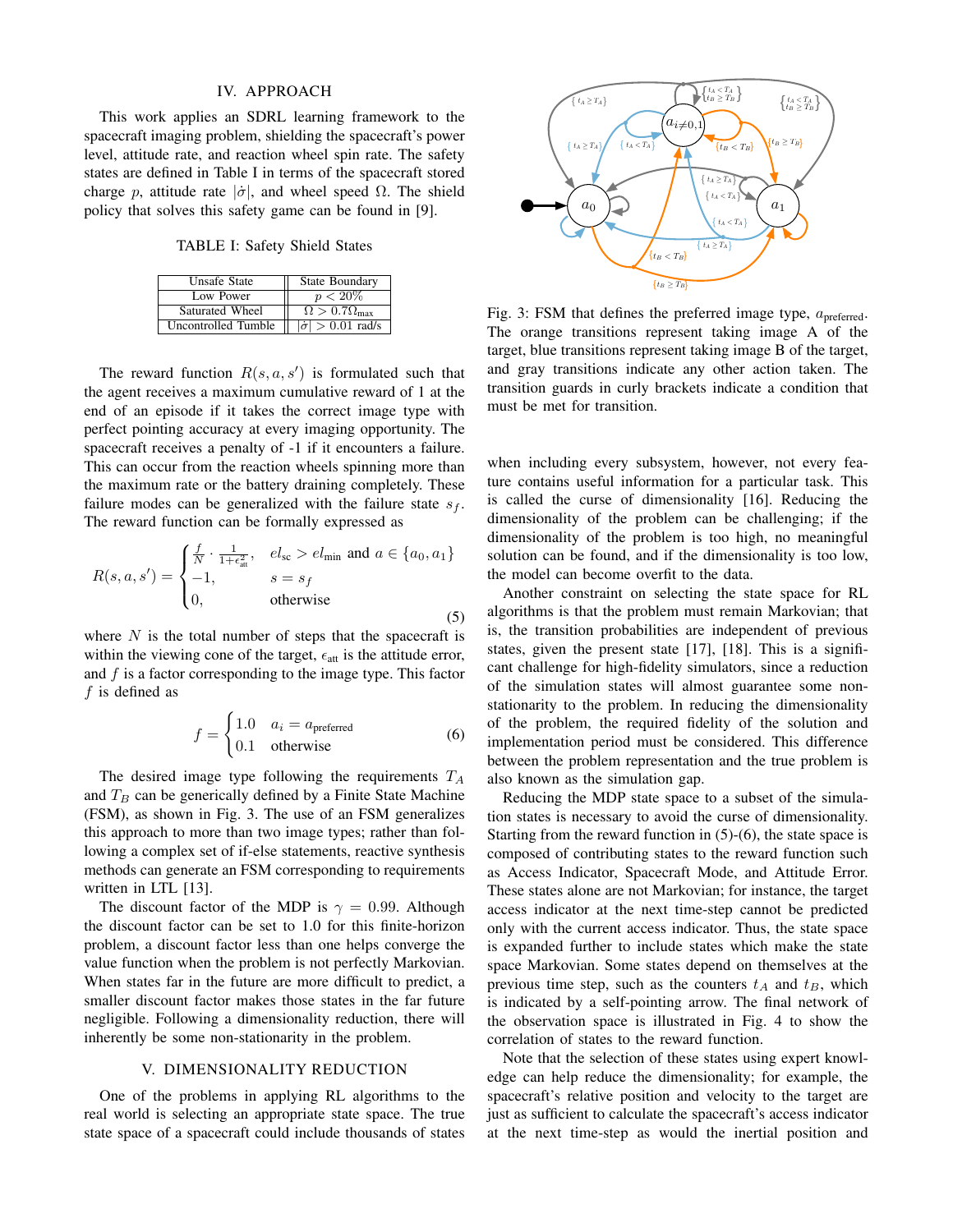<span id="page-3-0"></span>

Fig. 4: Correlation graph of simulation states that affect the reward function. States which are approximately dependent on themselves are highlighted in gold. The approximate importance is shown by arrow weights.

velocity of both the spacecraft and the target, however, relative positions require only six states rather than twelve. Note that the relative position and velocity only give a firstorder approximation.

Using the relative position and velocity of the spacecraft to the target also makes the problem location-agnostic; an agent trained with relative coordinates makes the policy independent of any particular target location. By reducing the dimensionality this way, a solution to one target location should also work sufficiently for any other Earth-target without additional training.

Similarly, the spacecraft's position and velocity may be expressed in canonical coordinates which normalize the trajectory to planets in a two-body regime [15]. The absolute position r and velocity v are transformed to canonical coordinates with the transformation in [\(7\)](#page-3-1)-[\(8\)](#page-3-2).

$$
\mathbf{r}_{\text{can}} = \frac{\mathbf{r}}{r_{\text{eq}}}
$$
 (7)

$$
\mathbf{v}_{\rm can} = \frac{\mathbf{v}}{\sqrt{\mu/r_{\rm eq}}} \tag{8}
$$

The state space of the agent is 12 dimensional, which includes: spacecraft relative position and velocity to the target in the SEZ frame, expressed in canonical units; MRP attitude error 2-norm ( $\epsilon_{\text{att}}$ ); attitude rate 2-norm; maximum wheel speed, normalized to the wheel limit; stored charge, normalized to the battery limit; minutes elapsed since last image A of the target; minute elapsed since the last image B of the target. Note that scaling the parameters to an order of 1 helps with training due to layer normalization [19].

#### VI. NUMERICAL SIMULATIONS

#### *A. Spacecraft Environment*

The spacecraft is simulated using the [Basilisk Astro](http://hanspeterschaub.info/basilisk/index.html)[dynamics Software Framework,](http://hanspeterschaub.info/basilisk/index.html) a high-fidelity spacecraft simulator [20]. The spacecraft's selected orbit has almost exactly 30 minutes of viewing time over Boulder, CO, USA,

and is never in eclipse. The full orbital parameters are shown in Table [II.](#page-3-3) In addition to the two-body gravitational force, the spacecraft experiences a disturbance torque of 0.2 mN·m in a random direction. The dynamics are propagated with 0.5 s integration steps.

<span id="page-3-3"></span>TABLE II: Earth Orbit Parameters

| $\boldsymbol{a}$ | 13,878 km                  |
|------------------|----------------------------|
| e                | 0.00001                    |
|                  | $53.0^\circ$               |
|                  | $115.0^\circ$              |
| ω                | $5.0^\circ$                |
|                  | $240.0^{\circ}$            |
| Epoch            | 2021 May 04 06:47:49 (UTC) |

The spacecraft power and attitude subsystems are modelled in Basilisk with the parameters in Table [III.](#page-3-4) The momentum wheels draw additional power according to the wheel speeds, and the imaging modes draw an extra 5W of power when active. The spacecraft is equipped with three momentum wheels and three thrusters along the body axes. The wheel speeds, tumble rate, and battery level are initialized randomly at the start of each episode.

TABLE III: Spacecraft Attributes

<span id="page-3-4"></span>

| Mass                    | 330.0 kg                                                     |
|-------------------------|--------------------------------------------------------------|
| Hub Dimensions          | $1.38 \text{ m} \times 1.04 \text{ m} \times 1.58 \text{ m}$ |
| Wheel Limit             | 3000 rpm                                                     |
| <b>Battery Capacity</b> | 50.0 W·Hr                                                    |
| Nominal Power Draw      | 5W                                                           |
| Solar Panel Area        | $0.09 \; \mathrm{m}^2$                                       |
| Solar Cell Efficiency   | 0.20                                                         |

Each flight-mode action is executed with three-minute intervals, where the attitude feedback control is executed with 1.0 s time-steps.

<span id="page-3-2"></span><span id="page-3-1"></span>Although the agent is not rewarded for taking images outside the Boulder viewing cone, it is not penalized for excess images. Initial results showed the agent switching modes frequently which made it difficult to interpret the agent's strategy. To reduce the mode switching frequency, the training environment imposes a stochastic failure model when the agent attempts to switch to a different mode. This failure model is meant to encompass the risks associated with frequent mode switching, and also make the agent's strategy easier to interpret. Fig. [5](#page-4-0) shows the spacecraft's action history for an agent trained with mode switching failures and an agent trained without failures.

#### *B. Training Parameters*

The Basilisk simulator is used to create a custom gym environment for use with the [stable-baselines](https://stable-baselines.readthedocs.io/en/master/modules/ppo2.html) implementation of PPO2 [21]. The agent is trained with a learning rate of  $\alpha = 0.00025$ . The inner layers of the fully-connected network are of dimension [96,96], with a hyperbolic tangent activation function. The network is trained for  $5 \times 10^6$  time-steps. The network is trained on an AMD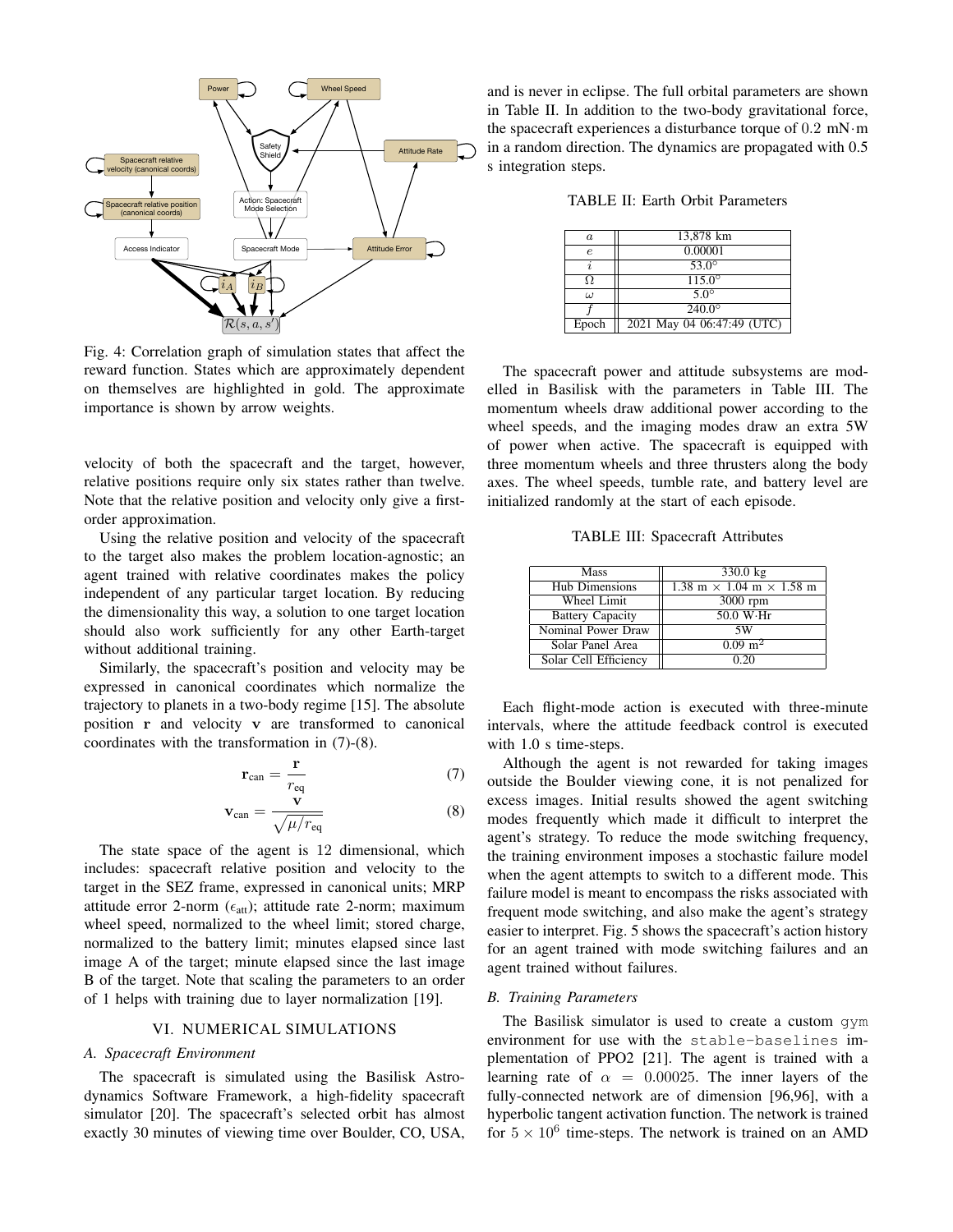<span id="page-4-0"></span>

(b) Agent trained with 1% failure probability

Fig. 5: Action history of agent trained with and without mode-switching failures.

Ryzen Threadripper™3960X 24-Core processor @3.8GHz with 64 GB of memory.

## *C. Location-Agnostic Agent*

An SDRL agent trained on a target at Boulder, CO is shown operating safely in Fig. [6.](#page-4-1) The spacecraft starts with a high attitude error because of the randomly initialized attitude, but maintains a low attitude error for most of the episode while performing some momentum dumping maneuvers to counter the external torque. Since the spacecraft is in sunlight for the entire simulation, it does not need to stay in sun-pointing mode to keep the battery charged. The momentum dumping mode does require the spacecraft to turn away from the sun, showing that the agent makes low-risk trade-offs when necessary.

<span id="page-4-1"></span>

(d) Rotational Angular Momentum history

Fig. 6: Agent observing target at Boulder, CO, USA. Red regions indicate when the spacecraft is in the visibility cone.

<span id="page-4-2"></span>

Fig. 7: Imaging closeup of spacecraft observing target at Boulder, CO, USA. Green markers indicate the desired image type by the FSM.

The spacecraft switches between imaging modes inside the viewing cone, as highlighted in Fig. [7.](#page-4-2) This example shows the agent almost always matching the image type of the FSM. In the first and third passes of Fig. [7,](#page-4-2) the agent captures image B before Image A; although this does not match the imaging requirements exactly (prioritizing Image A before Image B), the agent still has time to capture Image A at least once.

The Boulder-trained agent also performs well when imaging a target on the opposite side of the Earth from Boulder, in the Indian Ocean. Fig. [8](#page-4-3) shows the agent taking the appropriate image type over the new target, with a similar imaging behavior to how it performs over Boulder.

<span id="page-4-3"></span>

Fig. 8: Imaging closeup of spacecraft observing target in the Indian Ocean.

Without any changes to the agent architecture, the spacecraft still performs well on the Indian Ocean target although it was trained on Boulder. The selection of target-relative coordinates makes the spacecraft agnostic to the target it is imaging.

#### *D. Planet-Agnostic Agent*

The same agent trained on Boulder was also applied to a Lunar mission. The orbit selected has a 2000 km altitude, otherwise the same orbit parameters from Table [II.](#page-3-3) Note that the dynamics only simulate two-body effects.

The spacecraft still performs safely around the Moon as shown in Fig. [9,](#page-5-0) dumping angular momentum when